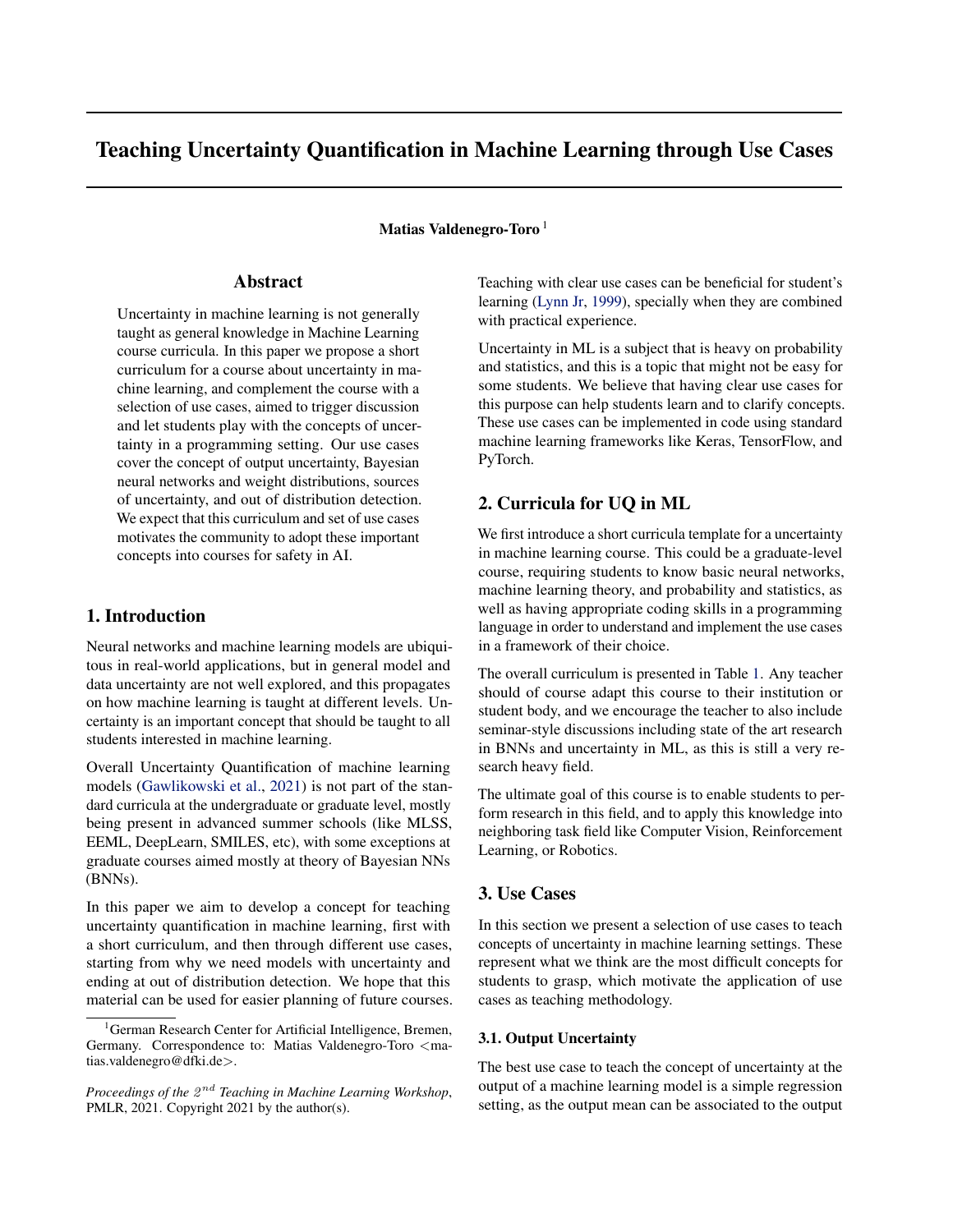| Teaching UQ in ML through Use Cases |  |  |  |  |  |
|-------------------------------------|--|--|--|--|--|
|-------------------------------------|--|--|--|--|--|

<span id="page-1-0"></span>

| Unit                       | <b>Content</b>                                                                                                                                                                                                                                                                                                |
|----------------------------|---------------------------------------------------------------------------------------------------------------------------------------------------------------------------------------------------------------------------------------------------------------------------------------------------------------|
| Introduction to UO         | Point-wise outputs versus distribution outputs in ML models. Two-headed models for<br>regression. Sources of uncertainty. Representations of output uncertainty. Applications<br>and possible legal requirements. Relationship to Explainable AI. Connections to safety and<br>trustworthiness in AL          |
| <b>Statistical Methods</b> | Categorical, Gaussian, and Dirichlet Distributions. Predictive intervals, Quantile Regression.                                                                                                                                                                                                                |
| Bayesian NNs               | Distribution over weights. Predictive posterior distribution. Inference using Bayes Rule.                                                                                                                                                                                                                     |
| Methods for UQ             | Deep Ensembles (Lakshminarayanan et al., 2016), Monte Carlo methods like Dropout (Gal<br>& Ghahramani, 2016) and DropConnect (Mobiny et al., 2019). For advanced courses,<br>Gaussian Processes (Rasmussen & Williams, 2005) and Markov Chain Monte Carlo methods<br>(Betancourt, 2017) can also be included. |
| Metrics and Evaluation     | Losses with uncertainty, Entropy, Calibration, Reliability plots, and related calibration metrics<br>(Guo et al., 2017). Advanced topics can be proper scoring rules (DeGroot & Fienberg, 1983).                                                                                                              |
| Out of Distribution        | In distribution and Out of distribution data. Evaluation protocol with standard datasets                                                                                                                                                                                                                      |
| Detection                  | (CIFAR10 vs SVHN, MNIST vs Fashion MNIST). Evaluation using histograms and ROC<br>curves.                                                                                                                                                                                                                     |
| Challenges and             | Scalability of BNNs, Generalization of out of distribution detection, Computational                                                                                                                                                                                                                           |
| <b>Future Research</b>     | performance, Datasets with uncertainty, and Real-world applications (Valdenegro-Toro,<br>$2021$ ).                                                                                                                                                                                                            |

Table 1. Curriculum for a graduate course in Uncertainty Quantification in Machine Learning

of a classical model (without uncertainty), and the standard deviation of the output can be directly associated with the uncertainty in the output. In a classification setting with probabilities associated to each class, it is more difficult to directly see the effect of uncertainty in the model.

Learning Objective. Students will learn about the difference between a classical machine learning model and one with output uncertainty.

Use Case. Students will implement a standard neural network using a framework of their or the teacher's choice. Students will generate data by sampling the following function:

$$
f(x) = \sin(x) + \epsilon \tag{1}
$$

$$
\epsilon \sim \mathcal{N}(0, \sigma(x))\tag{2}
$$

$$
\sigma(x) = 0.15(1 + e^{-x})^{-1} \tag{3}
$$

For the range  $x \in [-\pi, \pi]$ . Two neural network models can be used. One is a standard neural network and the other is a ensemble of 5 neural networks [\(Lakshminarayanan et al.,](#page-4-0) [2016\)](#page-4-0), which is a simple method to estimate uncertainty. An example of this setting can be seen in Figure [1,](#page-2-0) where output uncertainty is represented as confidence intervals. Students can the visually compare their results, and relate on how the standard neural network does not model the training data points variations, while the neural network with uncertainty does. This is specially noticeable as the standard deviation of the noise is variable, which is not captured with a standard neural network.

A variation of this exercise is to use a deep ensemble, where each ensemble member has two output heads, one for the

task  $(\mu(x))$  and another for uncertainty  $(\sigma^2(x))$ , which can be trained with a negative log-likelihood loss that does not require labels for uncertainty (Eq [5\)](#page-2-0). This exercise helps students see that a model needs to be "added something" to estimate uncertainty properly, an output head in this case. The uncertainty head  $\sigma^2(x)$  represents the variance of the output .

#### 3.2. Bayesian Neural Networks

Bayesian Neural Networks are difficult to understand conceptually since the formulation is heavy in probability, and weights are replaced by probability distributions. In this use case we simplify the concept for easy understanding.

Learning Objective. Students will learn the conceptual differences between a standard and an Bayesian neural network and how it relates to produce uncertainty at the model output.

Use Case. Students will implement the forward pass of a simple neural network using numpy or a similar linear algebra framework. For a standard neural network, scalar or point-wise weights are used, and for a BNN, weights will be drawn from a given Gaussian distribution (the actual weight values for this use case do not matter). Sampling can be used to produce predictions from a BNN, by sampling a set of weights and producing a forward pass with a given input.

Students will compare the outputs given random weights for each of their networks, and compare how the BNN is a stochastic model, meaning that predictions vary with a given input, as different weights are sampled and propagate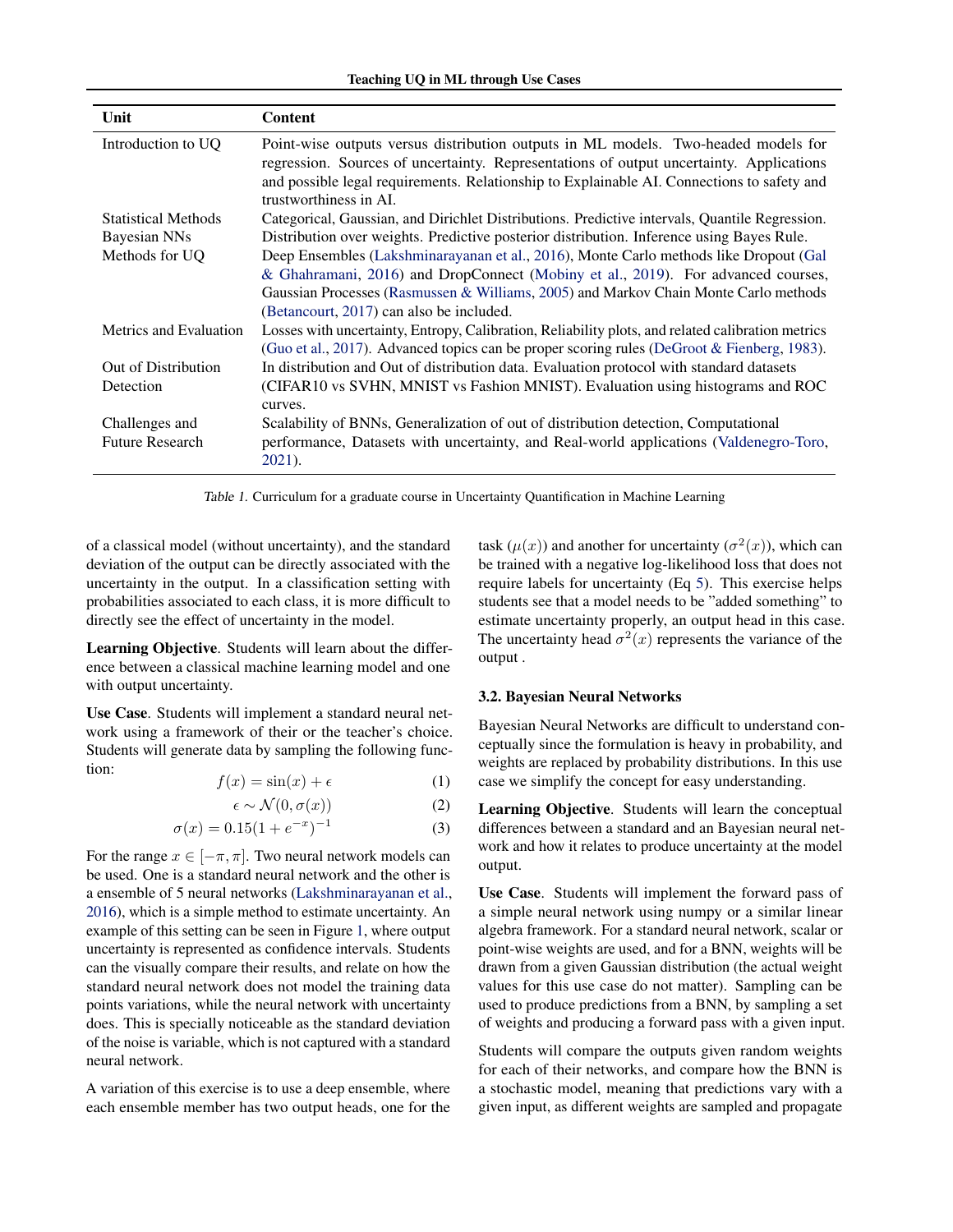<span id="page-2-0"></span>

Figure 1. Comparison between classic and neural networks with output uncertainty for regression of  $f(x) = \sin(x) + \epsilon$ .

through the network to produce different outputs, but these predictions are not completely random, and are samples of the predictive posterior distribution.

In comparison, the standard neural network has fixed predictions with a given input and weights, which cannot model uncertainty. An additional experiment is to vary the depth or width of the network, as a way to increase the number of weights, and see how predictions change in terms of stochasticity.

#### 3.3. Bayesian NN Intractability

Connecting to the previous use case, it is well known that inference in BNNs is intractable, due to the high computational complexity required to estimate weight distributions, particularly for highly parameterized neural networks. In this use case we wish the student to form an intuition on why this is the case.

Learning Objective. Students will learn an intuition on why BNNs are intractable with a thought experiment and validate it with a code implementation.

Use Case. As a thought experiment, students should think about the predictive posterior distribution (Eq 4), which integrates a term over the weights of the network to produce a distribution output.

$$
P(y \mid x) = \int_{w} P(y \mid x, w) P(w) dw \tag{4}
$$

For the experimental setting, students should implement a simple BNN using numpy, with randomly initialized weight distributions (Gaussian distributions can be used for simplicity), and then produce predictions with random data (similarly to the previous use case). But then students are asked to vary their network architectures, increasing depth from a few layer to over 50 layers, or the width from a small number to a large number (over 1024 neurons), and then estimate and plot the computation time as network depth and number of samples is varied.

Students the analyze their results and comment on the appli-

cability of BNNs for real-world applications, considering their computational costs. Additional experiments for discussion are the possibilities of computing the integral in Eq 4 with analytical or numerical methods.

#### 3.4. Aleatoric vs Epistemic Uncertainty

Different sources of uncertainty [\(Der Kiureghian &](#page-4-0) [Ditlevsen,](#page-4-0) [2009\)](#page-4-0) and their separation [\(Kendall & Gal,](#page-4-0) [2017\)](#page-4-0) are not always easy to see and learn intuitively. This use case tries to show the difference with a practical example in a regression setting.

Learning Objective. Students will learn the difference between aleatoric and epistemic uncertainty through a simple regression problem, and how different parts of the model contribute to these sources of uncertainty.

Use Case. We will use the same setting as the output uncertainty use case (Sec [3.1\)](#page-0-0), but only a model with uncertainty. Since an ensemble is used to estimate uncertainty in this case, we will use the negative log-likelihood loss formulation to estimate aleatoric uncertainty:

$$
L(y_n, \mathbf{x}_n) = \frac{\log \sigma_i^2(\mathbf{x}_n)}{2} + \frac{(\mu_i(\mathbf{x}_n) - y_n)^2}{2\sigma_i^2(\mathbf{x}_n)}
$$
(5)

Students should train an ensemble of 5 networks, and then plot the predictions separately. First students plot the predictions of the mean output of each ensemble member (which produces epistemic uncertainty), and then separately plot the standard deviation outputs of each ensemble member (which estimate aleatoric uncertainty). This concept is shown in Figure [2.](#page-3-0)

Students then compare both kinds of predictions and try to explain the differences, and how they relate to the epistemic and aleatoric sources of uncertainty. A plot of the training data might also help students visualize aleatoric uncertainty.

### 3.5. Out of Distribution Detection

Out of distribution detection entails detecting input samples outside of the training set distribution, through output un-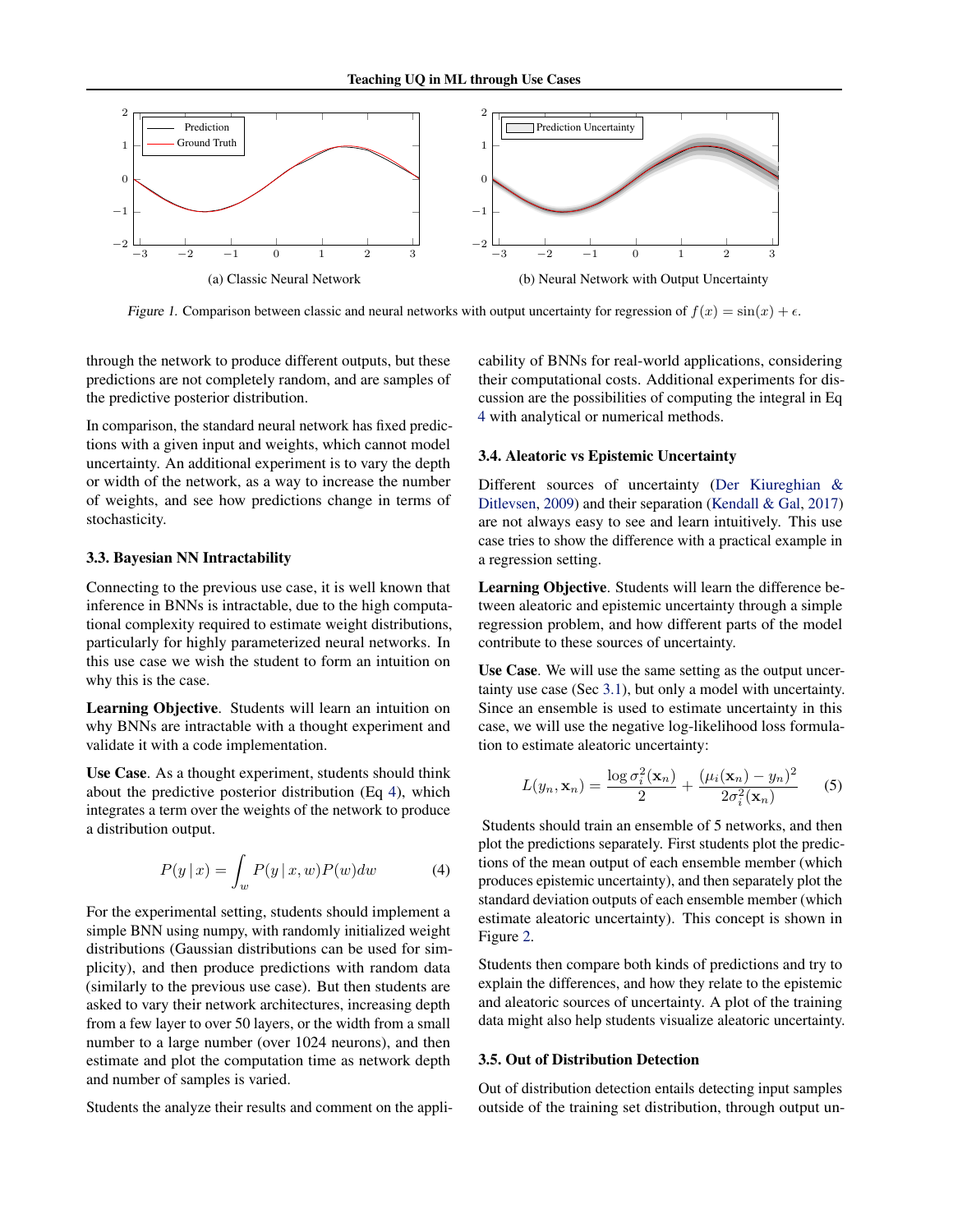<span id="page-3-0"></span>

Figure 2. Comparison between Epistemic and Aleatoric Uncertainty in the Toy Regression example.

certainty or other confidence measures. In this setting we present two use cases.

Learning Objective. Students will learn how to perform and evaluate out of distribution using standard image classification datasets and in a regression toy example, and to get the intuitions on how uncertainty enables the out of distribution detection task.

Classification Use Case. Using an appropriate neural network framework, students will implement and train a BNN (or an approximation) on the SVHN dataset (ID, indistribution), and evaluate in the train and test splits. Then students are asked to make predictions using their model on the CIFAR10 test set (OOD, out-of-distribution) and to look at the class probabilities that their model produces. Entropy can be used to obtain a single measure for each sample, and then compare the ID vs OOD entropy values using a histogram. The use case can be completed by obtaining a threshold between ID and OOD entropy distributions using an ROC curve, in order to perform out of distribution detection in the wild.

Regression Use Case. For a toy example in regression, we use the same setting as Sec [3.1,](#page-0-0) keeping the training set  $x \in$  $[-\pi, \pi]$ , and introducing an OOD set of  $x \in [-2\pi, -\pi]$  $[\pi, 2\pi]$ . Students then plot the predictions from their model, noting the values on the two datasets (ID and OOD). A sample result can be seen in Figure 3.

Students should compare the output standard deviation produced by their model in the ID and OOD datasets. They should observe that uncertainty as predicted by the output standard deviation should be higher in the OOD data than in



Figure 3. Out of Distribution Detection in the Toy Regression Example. Values  $x > \pi$  and  $x < -\pi$  are out of distribution in this example, which triggers large epistemic uncertainty and can be used to detect this condition.

the ID data, which indicates that the model is extrapolating. Students can add additional evidence of extrapolation by plotting the function  $f(x) = \sin(x)$  which is the true function that generated the training data, and confirm that the model predictions in the OOD data are very incorrect when compared to the true function, while predictions in the ID data are correct inside the training range ( $[-\pi, \pi]$ ). Error metrics like mean absolute error can be used to confirm this difference.

The teacher can also show that uncertainty in the OOD set should be proportional to the distance (in input space) from the sample to the edge of the OOD set, and that this proportionality is expected for proper uncertainty quantification.

Misconceptions. Students might be confused that some OOD examples have low uncertainty and are easily confused with ID examples. This can be explained with models are not perfect and make mistakes, and this also translates into mistakes in OOD.

Another issue is the definition of out of distribution data can be very abstract, as it is an open set that corresponds to anything not in the training data distribution. Multiple OOD datasets can be used to show this.

## 4. Conclusions and Future Work

In this paper we have presented a small course curriculum and a selection of use cases to teach students about uncertainty quantification in machine learning models. We hope that this work can motivate the community about the importance of teaching uncertainty quantification and BNNs to students learning about machine learning, and how it relates to the concept of safety in artificial intelligence.

Future course contents and use cases can be centered in specific applications of machine learning and artificial intelligence, such as Computer Vision, Robotics, or Autonomous Systems. There is a good demand to connect theoretical fields (BNNs in particular) into practical applications as a way to lead future research.